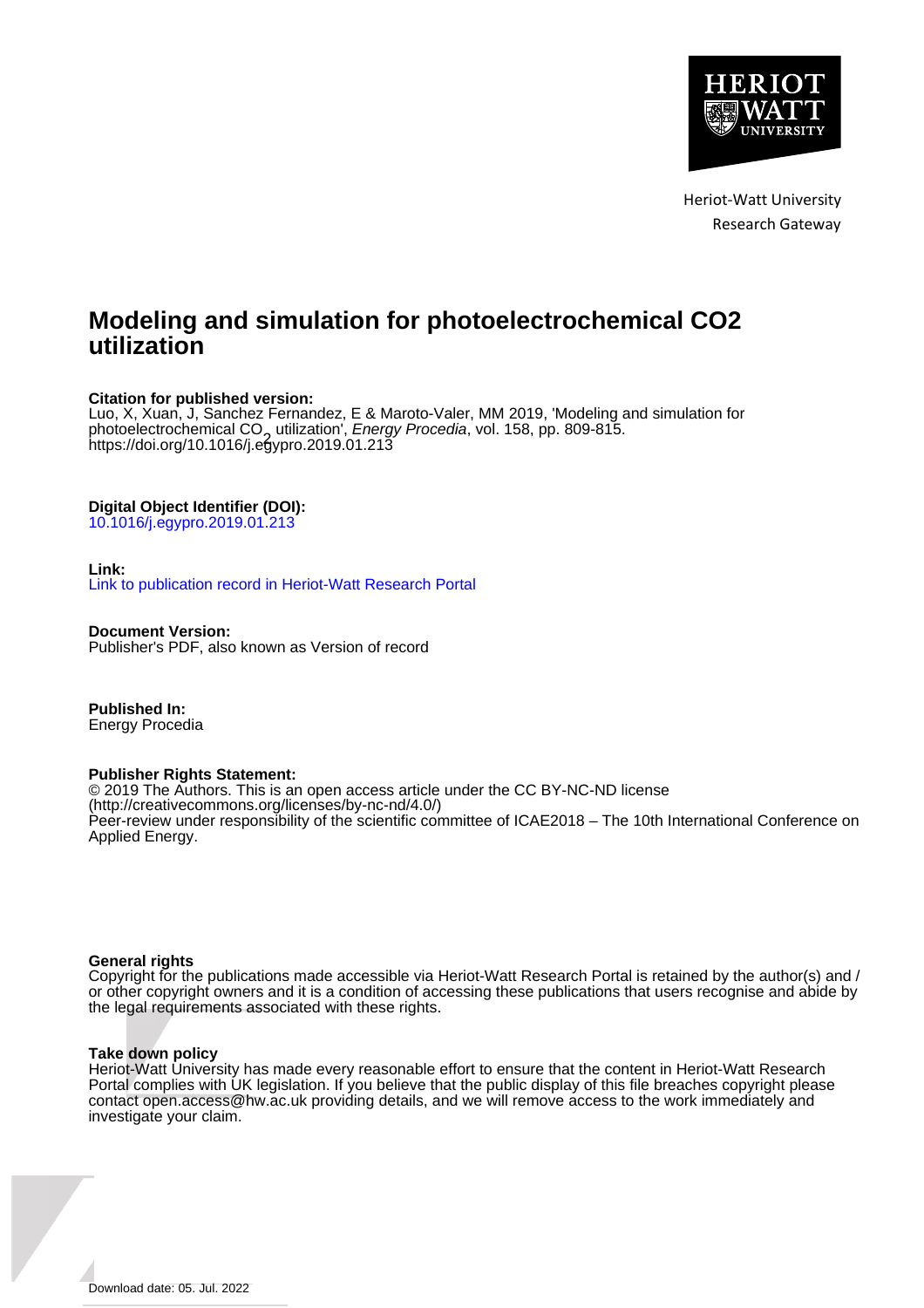



Available online at www.sciencedirect.com

**ScienceDirect** ScienceDirect

, P. Ferrãoa (h. 1876).<br>Notas

Energy Procedia 158 (2019) 809-815

Energy Procedia

, O. Le Correct de la Correct de la Correct de la Correct de la Correct de la Correct de la Correct de la Corr<br>1990 : la Correct de la Correct de la Correct de la Correct de la Correct de la Correct de la Correct de la Co

www.elsevier.com/locate/procedia

., B. Lacarrière comme de la carrière de la carrière de la carrière de la carrière de la carrière de la carrièr<br>1990 : le carrière de la carrière de la carrière de la carrière de la carrière de la carrière de la carrière d

# 10<sup>th</sup> International Conference on Applied Energy (ICAE2018), 22-25 August 2018, Hong Kong, China

#### and simulation for photoelectrochemical  $\rm CO_2$  ut Modeling and simulation for photoelectrochemical CO2 utilization Modeling and simulation for photoelectrochemical CO2 utilization

jiao Luo<sup>b</sup>, Jin Xuan<sup>a</sup>, Eva Sanchez Fernandez<sup>b</sup> and M. Mercedes Maroto-Vale Xiaojiao Luo<sup>b</sup>, Jin Xuan<sup>a</sup>, Eva Sanchez Fernandez<sup>b</sup> and M. Mercedes Maroto-Valer<sup>b</sup>\*

temperature function for a long-term district heat demand forecast  *b Research Centre for Carbon Solutions (RCCS), Heriot-Watt University, EH14 4AS, Edinburgh, United Kingdom b Research Centre for Carbon Solutions (RCCS), Heriot-Watt University, EH14 4AS, Edinburgh, United Kingdom a Loughborough University, LE11 3TU, Loughborough, United Kingdom.*

, J. Fournier<sup>b</sup>

# *a* **Abstract**

I. Andrić

A two-dimensional numerical model for a photoelectrochemical (PEC) cell for CO<sub>2</sub> utilization and fuel production was developed using COMSOL Multiphysics and validated with published experimental data. The model couples computational fluid dynamics rate of CO<sub>2</sub> is found to be the factor affecting the cell performance. Parametric study for operating conditions is necessary in future with electrochemical kinetics to account for the complex interactions inside the PEC driven by light absorption operating at the Shockyley-Queisser limit. Charge and species conservation, fluid flow and electrochemical characteristics are studied. The flow work.

© 2019 The Authors. Published by Elsevier Ltd.  $\approx$  2019 The Additions. Fubilished by Eisevier Edd.<br>This is an open access article under the CC BY-NC-ND license (http://creativecommons.org/licenses/by-nc-nd/4.0/) Peer-review under responsibility of the scientific committee of ICAE2018 – The 10th International Conference on Applied Energy. prolonging the investment return period.  $\frac{1}{200}$ 

forecast. The district of Alvalade, located in Lisbon (Portugal), was used as a case study. The district is consisted of 665

*Keywords:* PEC cell, CO<sub>2</sub> utilization, model, operating conditionsIntroduction *Keywords:* PEC cell, CO2 utilization, model, operating conditionsIntroduction

a,b,c<u>. A. Pinaa, A. Pinaa, A. Pinaa, A. Pinaa, A. Pinaa, A. Pinaa, A. Pinaa, A. Pinaa, A. Pinaa, A. Pinaa, A. P</u>

#### renovation scenarios were developed (shallow, intermediate, deep). To estimate the error, obtained heat demand values were demonstrated heat demand values were demonstrated heat demand values were demonstrated in the error **1. Introduction**

A solar-driven photoelectrochemical CO<sub>2</sub> reduction system combined with electrocatalysts in contact with electrolyte can generate a variety of organic compounds, such as methane, formic acid, carbon monoxide and so on [1]. This process is a promising way for utilization of CO<sub>2</sub>, resulting in reduction of greenhouse emissions, whilst the value of slope coefficient increases of the value of 3.8% up to 8.8% up to 8.8% per decade, the reception of  $\alpha$  in the reception of 3.8% per decade, that corresponds to the reception to the reception to the reception directly producing fuels from sunlight. An increasing number of studies have been reported on this research area in  $\text{Ricart}$  scenarios  $\mathbb{R}$   $\rightarrow$  7.8-12.7-12.7  $\text{Ricart}$  interaction interventing on the  $\mathbb{R}$ .7-12.7  $\text{Ricart}$  $\alpha$  recent years [2-4].

1876-6102 © 2019 The Authors. Published by Elsevier Ltd.

This is an open access article under the CC BY-NC-ND license (http://creativecommons.org/licenses/by-nc-nd/4.0/) Peer-review under responsibility of the scientific committee of ICAE2018 – The 10th International Conference on Applied Energy. 10.1016/j.egypro.2019.01.213

<sup>\*</sup> Corresponding author. Tel.: +44 (0)131 451 8028 E-mail address: m.maroto-valer@hw.ac.uk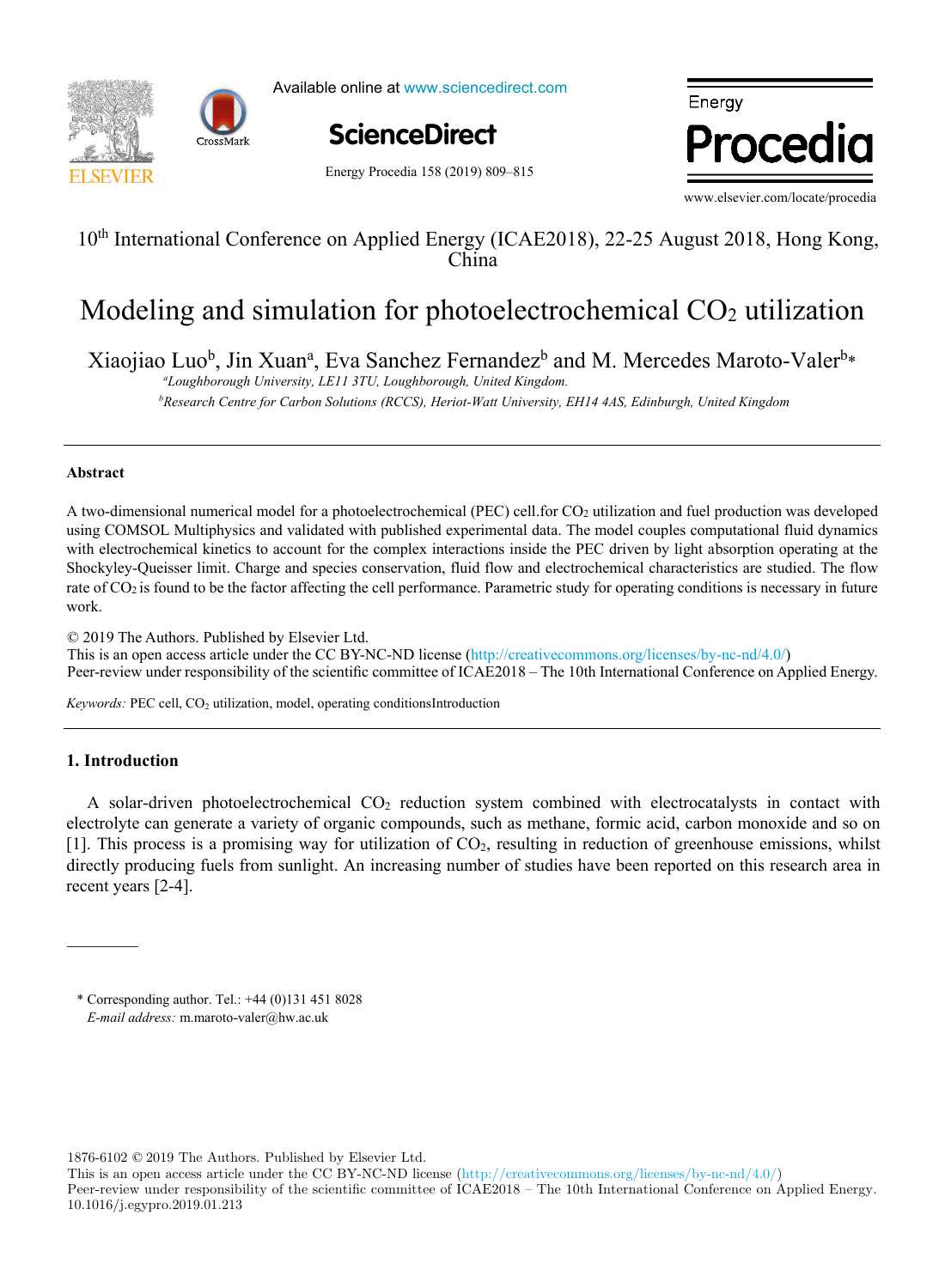The continuous flow cell with gas diffusion electrode has been proved to enhance the performance of electrochemical and PEC system for  $CO<sub>2</sub>$  reduction [1, 5]. The flow PEC system could minimize mass transport limitations, improve the availability of the three phase interfaces and then solve the issue of low CO<sub>2</sub> solubility in aqueous[1]. Among different types of PEC systems, photoanode-driven PEC cells have a two-step process: (1) the photoanode absorbs incident light and generate electron-hole pairs. Holes on the surface of the semiconductor allow the water oxidation at the photoanode. (2) Photogenerated electrons reach the cathode through the external circuit and participate in CO2 reduction reactions.[6] The concept of a continuous flow photoanode-driven electrochemical cell for  $CO<sub>2</sub>$  reduction has been experimentally demonstrated [1]. Organic fuels can be continuously produced with the consumption of CO<sub>2</sub>. Although a large number of studies have reported PEC CO<sub>2</sub> utilization, modeling efforts of PEC cells for CO2 utilization are limited. To the best of our knowledge, no work has been reported to give a theoretical study on the continuous flow PEC cell for CO2 reduction. In this work, a mathematic model is therefore developed to achieve an understanding of the fundamental processes and focus on the optimization of the whole system performance.

#### **2. Methodology**

#### *2.1. Model description*

A 2-D numerical model was developed using COMSOL Multiphysics 5.2. The model couples computational fluid dynamics with electrochemical kinetics and semiconductor photocatalysis to analysis the PEC performance. The PEC configuration is shown in Fig. 1, which had been experimentally investigated by Erdem Irtemn et al. [1]. The PEC cell consists of two electrodes and an ionic transport membrane divided the cell into two separated anodic and cathodic compartments. As shown in Fig. 1, the cell has three inputs (catholyte, anolyte and  $CO<sub>2</sub>$ ) and two outputs (anolyte, and catholyte). Catholyte  $(0.5M \text{ NaHCO}_3)$  and anolyte  $(0.5M \text{ NaOH})$  flows through two separated channel. TiO<sub>2</sub> prepared on FTO substrates has been used as photoanode material. The cathode is gas diffusion electrode made of carbon paper with a layer of catalyst on it. Therefore, it is reasonable to treat the cathode as porous medium. Electrochemical reactions are assumed to occur at the gas liquid interface in the porous cathode. The geometric parameters of PEC cell are from experimental study[1] and summarized in Table 1.



Fig.1. Schematic diagram of the PEC configuration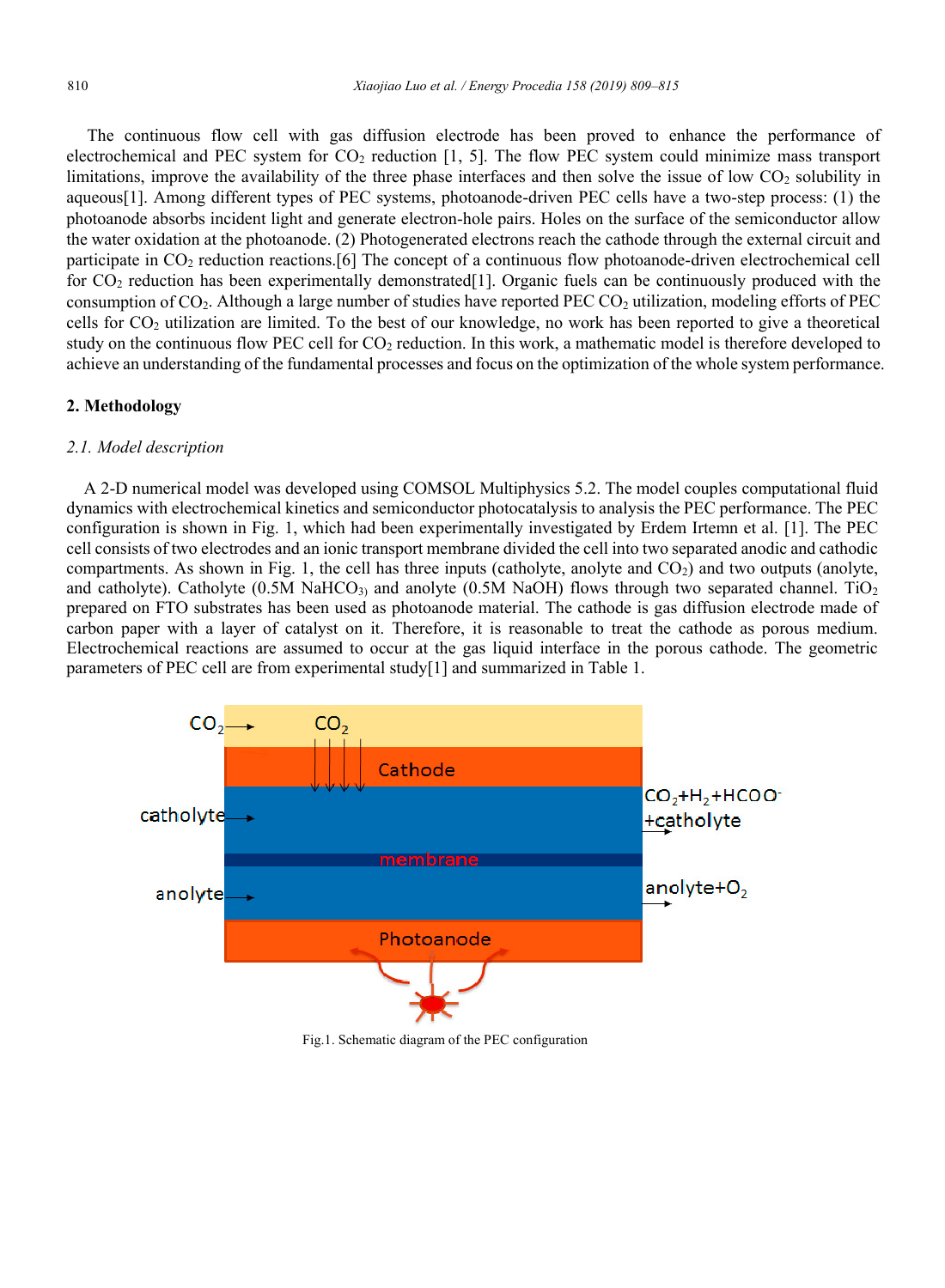|  |  | Table 1 Geometric parameters of the PEC cell to be modeled |  |  |  |  |  |
|--|--|------------------------------------------------------------|--|--|--|--|--|
|--|--|------------------------------------------------------------|--|--|--|--|--|

| Parameter                                       | Value |
|-------------------------------------------------|-------|
| Light intensity, $I(100 \text{ mW cm}^{-2})[1]$ | 1 sun |
| Electrolyte channel height (mm)[1]              | 1.5   |
| Electrolyte channel length (mm)[1]              | 30    |
| GDE thickness (mm)[1]                           | 0.3   |
| $CO2$ channel height $(mm)[1]$                  | 15    |
|                                                 |       |

#### *2.2. Governing equations*

For the PEC to reduce  $CO<sub>2</sub>$  to formic acid, the half-reactions at the cathode are:

$$
CO2+H2O+2e \rightarrow HCOO+OH-
$$
\n(1)  
\n
$$
2H2O + 2e \rightarrow H2 + 2OH-
$$
\n(2)

At the anode :

$$
2OH^- \rightarrow 0.5O_2 + H_2O + 2e^-
$$
\n<sup>(3)</sup>

The current-voltage behavior of the photoanode was obtained from the Shockley-Queisser model fitted with the ideal diode relationship:

$$
i = i_I - i_d \{ \exp\left[\frac{q(V + iR_S)}{kT}\right] - 1 \}
$$
\n<sup>(4)</sup>

where  $i_I$  is the light generated current, id is the dark saturation current, Rs is the series resistance. The electrolyte and electrodes were assumed not to disturb the spectral absorption here, this has been proven by previous study[7]. We neglected the light scattering by the bubbles and assumed no bubbles blocked the catalytically active area or change the effective electrolyte conductivity.

The transport of electrons and holes was described by Ohm's Law:

$$
i_s = -\sigma_s \nabla \phi_s \tag{5}
$$

where is is the current density and  $\sigma_s$  is the electrical conductivity. For the boundary conditions, we assumed insulation at the electrolyte outer boundaries, a grounded cathode and current continuity at the electrolyte- separator interface. The electrocatalytic reactions at the electrolyte-electrode interface are modeled using Butler-Volmer relation:

$$
i = i_0 \left[ \exp\left(\frac{\alpha_a F \eta}{RT}\right) - \exp\left(-\frac{\alpha_c F \eta}{RT}\right) \right] \tag{6}
$$

with exchange current densities, i<sub>0</sub>, anodic charge transfer coefficient,  $\alpha_a$ , and cathode charge transfer coefficient. The overpotential is define as

$$
\eta = \emptyset_s - \emptyset_1 - \emptyset_0 \tag{7}
$$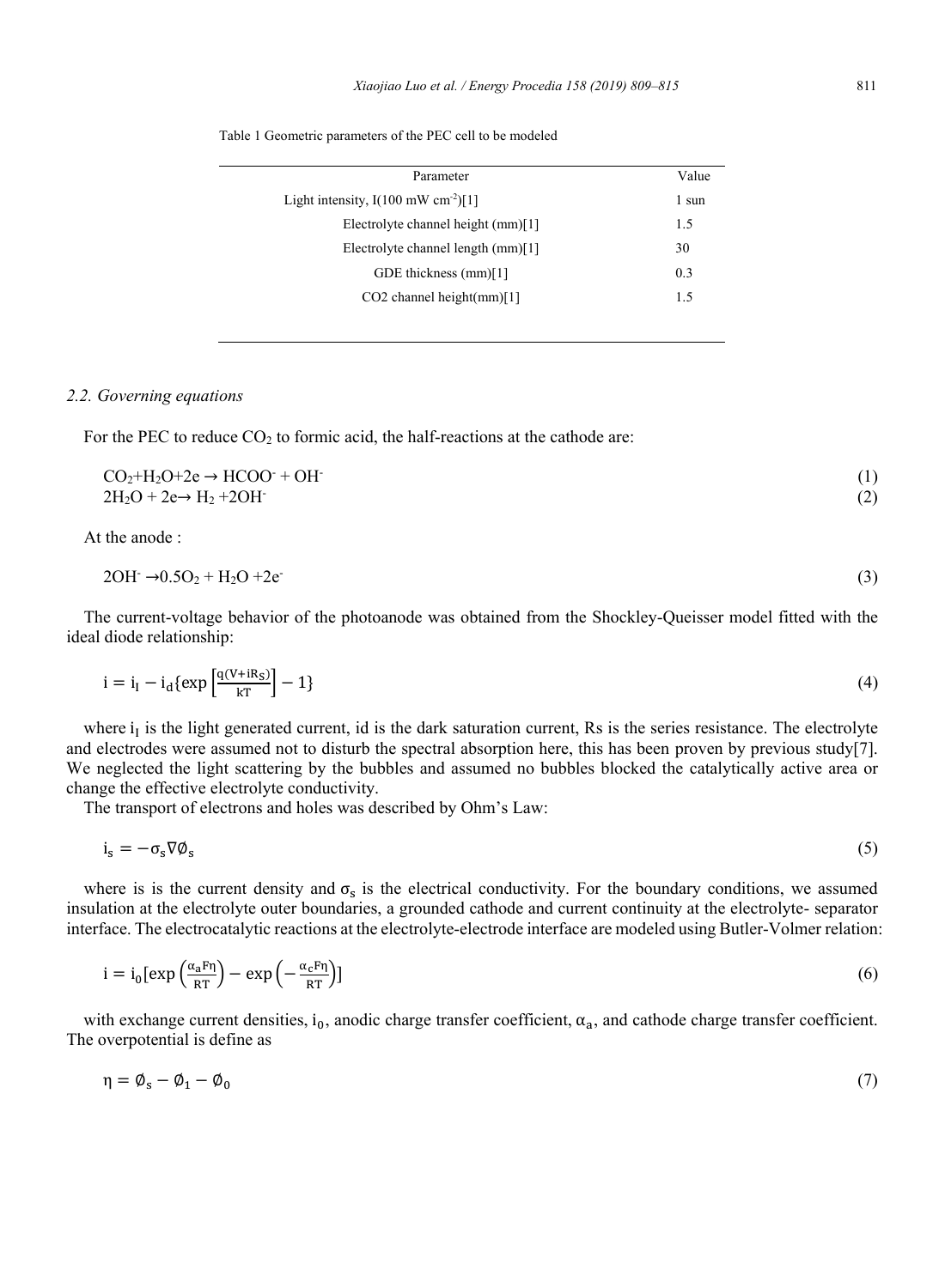where  $\phi_s$  is the corresponding electric potential,  $\phi_1$  the electrolyte potential, and  $\phi_0$  is the equilibrium potential.

The steady-state governing conservation and transport equations for both neutral and charge species were given by Nernst-Planck equation[8] under the dilute-solution theory assumption[8].

$$
N_i = -D_i \nabla c_i - z_i \mu_i F c_i \nabla \phi_1 + v c_i \tag{8}
$$

where  $\varphi_1$  is the electric potential, v the velocity,  $c_i$  the concentration,  $D_i$  the diffusion coefficient,  $z_i$  the charge number,  $\mu_i$  the mobility ions, and  $N_i$  the molar flux of the species.

The velocity term accounts for fluxes resulting from convective flow due to a pressure gradient, which were determined by solving the mass and laminar flow conservation equations[9]

$$
\frac{\rho}{\varepsilon}u.\,\nabla\frac{u}{\varepsilon} = -\nabla p + \frac{\mu}{\varepsilon}\nabla u - \frac{\mu}{K}u \qquad \qquad \nabla.u = 0 \tag{9}
$$

where  $\rho$ ,  $\varepsilon$ ,  $p$ ,  $\mu$  and K are the density, porosity, pressure, viscosity and the permeability respectively.

Due to the sweep-away effect of the flowing electrolyte, the assumption that the fluid inside the gas diffusion electrode is a single-phase gas flow in a porous medium is reasonable. The Darcy's law and volume-average treatment are applied on GDE region[10].

$$
\nabla \cdot (\rho \gamma u) = S_m \tag{10}
$$

$$
\nabla \cdot (\rho \gamma uu) = -\gamma \nabla p + \nabla \cdot \gamma \tau + \rho g - \left(\frac{\mu u}{K}\right) \tag{11}
$$

$$
\nabla. \left( \rho \gamma u Y_i \right) - \nabla. \left( \rho \frac{\gamma}{\lambda} D_i \nabla Y_i \right) = 0 \tag{12}
$$

with porosity γ, tortuosity  $λ$ , and permeability K.

#### *2.3. Boundary conditions*

Since the photoanode is expected to deliver a uniform flux of holes and electrons, a constant photocurrent density was assumed at the electrode boundaries. The cathode was set to an arbitrary potential of 0 V. Hydrogen concentration is zero in the anode chamber and oxygen is zero in cathode chamber. The remaining boundaries were walls, for which a no-slip velocity condition was assumed, constant inlet velocity and constant outlet pressure.

A commercial finite-element solver Comsol Multiphysics is used to solver the coupled equations with the corresponding boundary conditions. Mesh convergence and iteration independence were attained for mesh element numbers of 10000 (small dimensions) up to 7200000 (large dimensions).

#### **3. Results and discussion**

#### *3.1. Model validation*

The model was validated by comparing the results of current density at different potentials with experiment results from literature[1]. Fig. 2(a) illustrates the comparison of the cathode performance under 1 sun illumination. The modeling results agreed well with experimental results, and therefore confirming the model validation. Fig. 2(b) shows the cathode potential and its variation as a function of the illumination intensity. The surface potential on cathode is determined by the overall transport losses, the current-voltage characteristics of the photoanode and the behavior of the catalyst. The spatial variation in the potential of the cathode produced a variation product distribution along the light intensity.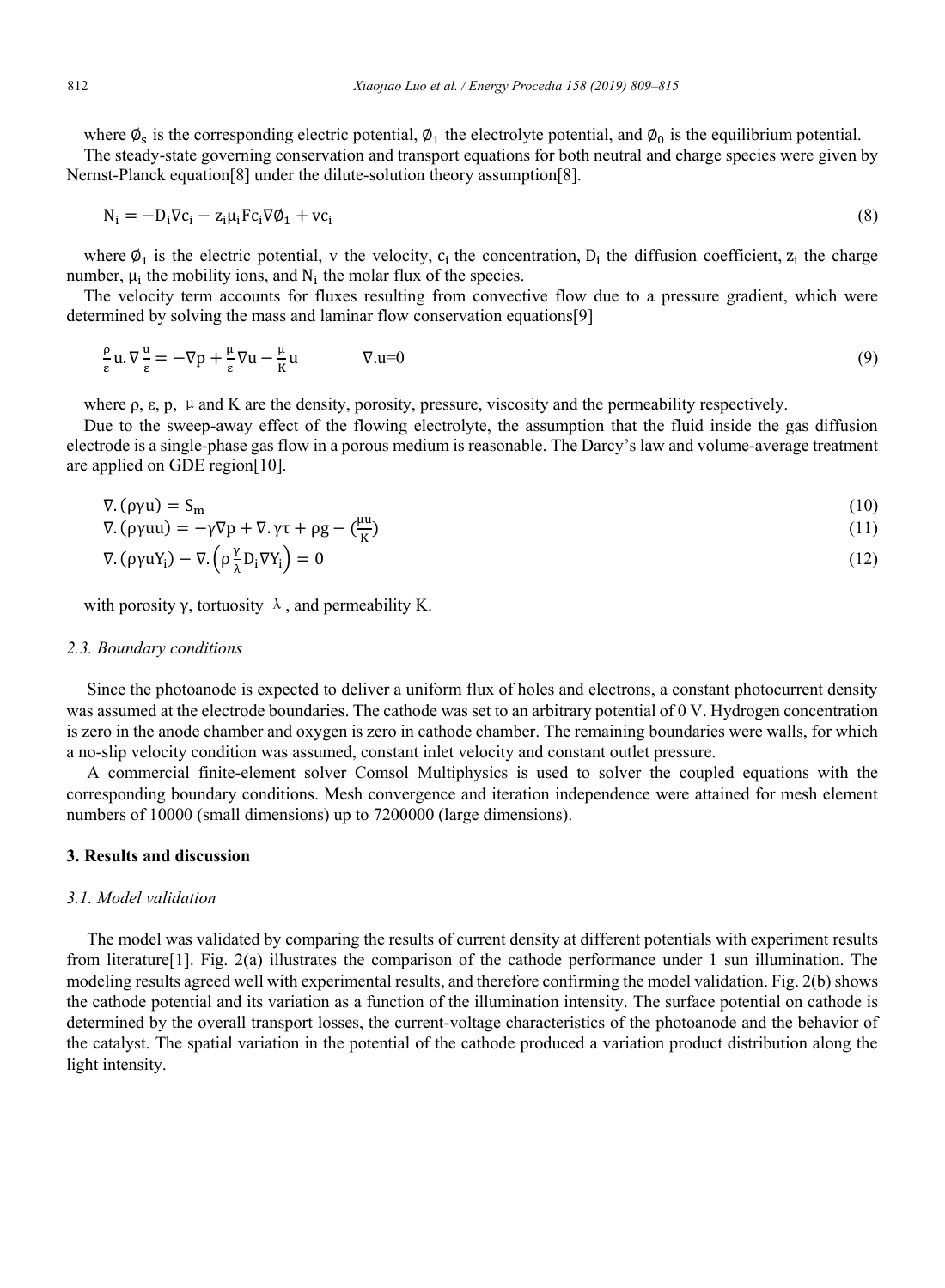

Fig.2.(a) Current density at different cell voltage versus experimental data[1] under 1 sun illumination.(b) Cathode surface potential at 40 mW/cm2 (black line), 60 mW/cm2 (red line), 80mW/cm2 (blue line) and 100mW/cm2 (green line) light intensity.

Fig. 3 shows the flow rate and concentrations of  $CO_2$  and  $H_2$  distributions inside the gas channel.  $CO_2$  will be consumed and its concentration will decrease along the channel. The H<sub>2</sub> gradually increases along the flow direction as they are generated in the photoelectrochamical reaction.





Fig. 3 (a) flow velocity, (b) mass fraction of CO<sub>2</sub>, (c) mass fraction of H<sub>2</sub> inside the gas channel and at the PEC cathode.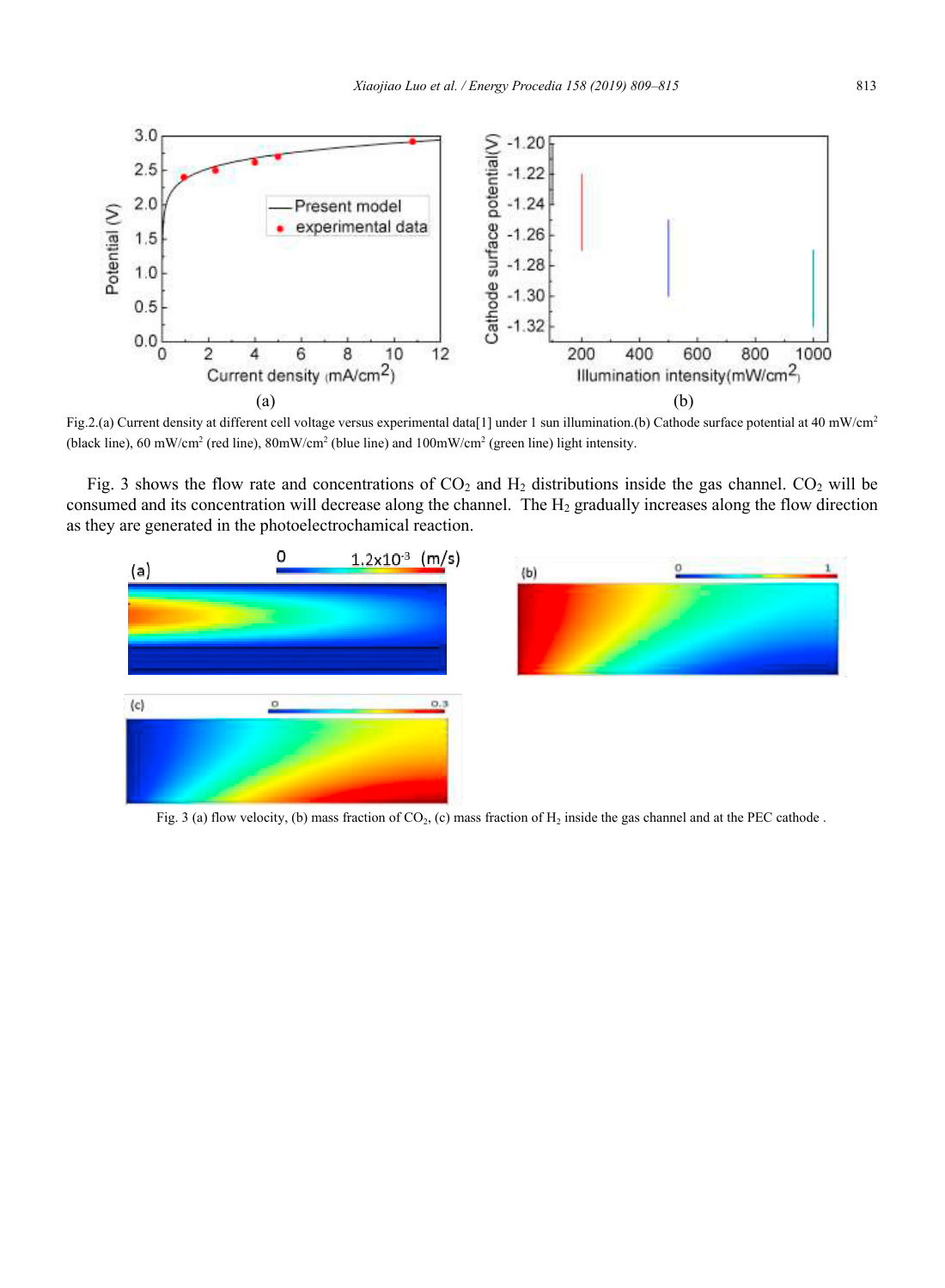### *3.2. Effect of CO2 flow rate*

In Fig. 4 (a) the current density as a function of  $CO<sub>2</sub>$  flow rate under 100 mW/cm<sup>2</sup> illumination is shown. The current density which translates into fuel production rate increases with increasing CO<sub>2</sub> flow rate. Fig. 4(b) illustrates the dependence of the  $CO_2$  conversion efficiency on the  $CO_2$  flow rate. Increase of the  $CO_2$  flow rate will give a lower reactant conversion. So it can be found there is a trade-off between the current density and  $CO<sub>2</sub>$  conversion efficiency with the increase of the  $CO<sub>2</sub>$  flow rate. An increase of  $CO<sub>2</sub>$  flow rate can improve the current density, but also it would reduce the reactant conversion efficiency. From the aspects of PEC  $CO<sub>2</sub>$  reduction, the current density which changes to fuel production rate is a major concern and the lower  $CO<sub>2</sub>$  conversion pose no significant effect on PEC performance, then the higher  $CO_2$  flow rate is preferred. If we think about the reactant utilization, the  $CO_2$  conversion efficiency becomes the most important indicators PEC performance and the PEC cell would be requested to operate with relatively lower  $CO<sub>2</sub>$  flow rate. Thus, further study should be taken to optimization the operating conditions to achieve a balance point between current density and  $CO<sub>2</sub>$  conversion efficiency.



#### **4. Conclusions**

In this work, a validated model multi-physics, multi-phase (gas, solid and liquid phases) model has been developed to couple charge and species transport, fluid flow and electrochemical reactions. The effect of  $CO<sub>2</sub>$  flow rate on the current density and  $CO<sub>2</sub>$  conversion efficiency have been studied. The cathode potential will depend on the illumination intensity. Further parametric studies on the cell design and operating conditions are currently investigated, including the effect of PH of the electrolyte, electrode dimensions and separator porosity on system performance.

#### **5. Acknowledgements**

The authors thank the financial support provided by the Engineering and Physical Sciences Research Council (EP/K021796/1 and EP/R012164/1) and the Research Centre for Carbon Solutions (RCCS) at Heriot–Watt University.

### **Reference**

[1] Irtem E, Hernández-Alonso MD, Parra A, Fàbrega C, Penelas-Pérez G, Morante JR, et al. A photoelectrochemical flow cell design for the efficient CO2 conversion to fuels. Electrochim Acta. 2017 2017/06/20/;240:225-30.